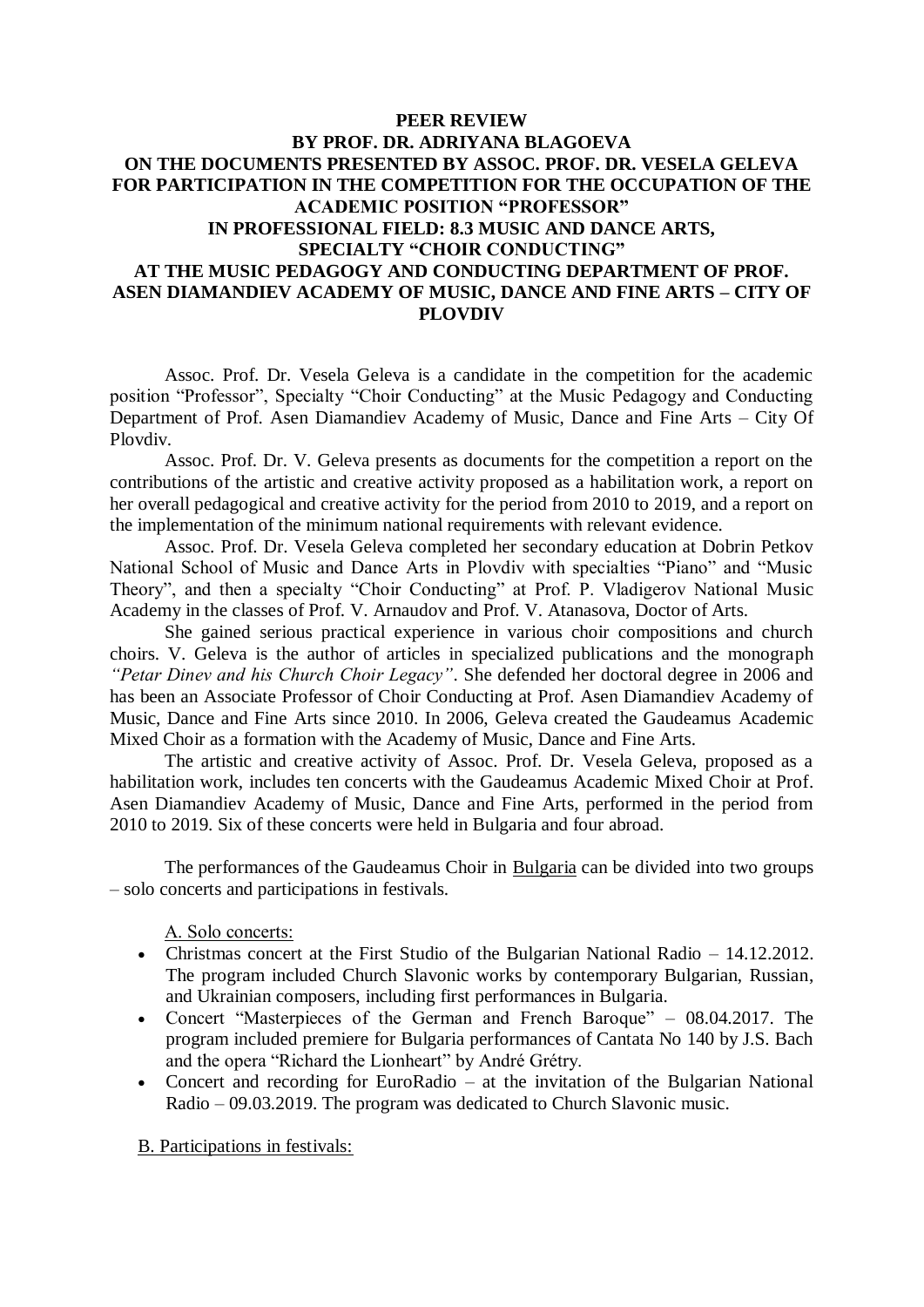- Concert within the festival "Balabanov House Music Days" 06.06.2015. The program was composed of Church Slavonic music; there were also premiere performances.
- Joint concert with a guitar quartet from Minneapolis, USA within the GuitArt festival – 28.10.2018. Premiere performance of the choir cycle "Music of Love and Stars" by Jeffrey Van. The performance was also a premiere for Europe.
- Concert within the festival "Days of Chamber Music" in Gabrovo 14.09.2019, with the program "Bulgarian and Russian Spiritual Music".

Four of the six concerts in Bulgaria featured orthodox music by Bulgarian and Russian composers. There were first performances in four of the concerts. Among them were especially the major works – Cantata No 140 by Bach, the Opera "Richard the Lionheart" by André Grétry – premieres for Bulgaria, and the choir cycle "Music of Love and Stars" by Jeffrey Van – European premiere.

The performances of the Gaudeamus Choir abroad for the specified period were:

- Concert tour in Belgium November 2013 with a program of Bulgarian and Russian Orthodox music;
- Participation in the 35th International Choir Festival for Church Slavonic Music "Hajnówka", Poland – May 2016, entirely with an orthodox program;
- Participation in the Christmas Choir Festival in Prague, Czech Republic 02.12.2017, with a program of orthodox and church music by foreign composers;
- Participation in the spring festival in Paris, France  $-11.04.2018$ . Solo concerts were performed with a program including orthodox and contemporary music, as well as participation of people in joint performances of "German Requiem" by J. Brahms and "Missa Brevis" by Karol Beffa.

On the basis of the ten concerts with Gaudeamus Academic Mixed Choir presented as habilitation work, the following can be noted as contributing moments in the conducting activity of V. Geleva:

- the active popularization of the Bulgarian and Russian Church Slavonic music;
- the priority performance of contemporary Bulgarian and foreign music;
- the impressive number of first performances in concert programs, including a European premiere.

Another contributing moment is the fact that in 2019 the Gaudeamus Academic Mixed Choir was chosen by the Bulgarian National Radio to present Bulgarian choir art on EuroRadio through its recordings.

Another important contribution is that through its various activities the Gaudeamus Academic Mixed Choir under the direction of Vesela Geleva goes beyond its institutional framework – Prof. Asen Diamandiev Academy of Music, Dance and Fine Arts – Plovdiv, and is established as a group that worthily represents the Bulgarian choir art at home and abroad.

The entire creative and artistic activity of Vesela Geleva in the period from 2010 to 2019 shows that she is an active and challenging artist. Her conducting work during the period is associated not only with the Gaudeamus Academic Mixed Choir, but also with the church choir to the St. Trinity Church in Plovdiv and with the choir of the Plovdiv Opera.

In her work with the Gaudeamus Academic Mixed Choir, the numerous solo concerts and the participation of the Choir in a number of national choir festivals – in Yambol, Pomorie, Blagoevgrad, Gabrovo, Sofia, and others, also deserve attention. The international activity of the Choir is extremely active. It participates in festivals in Macedonia, Greece, Italy, Hungary,